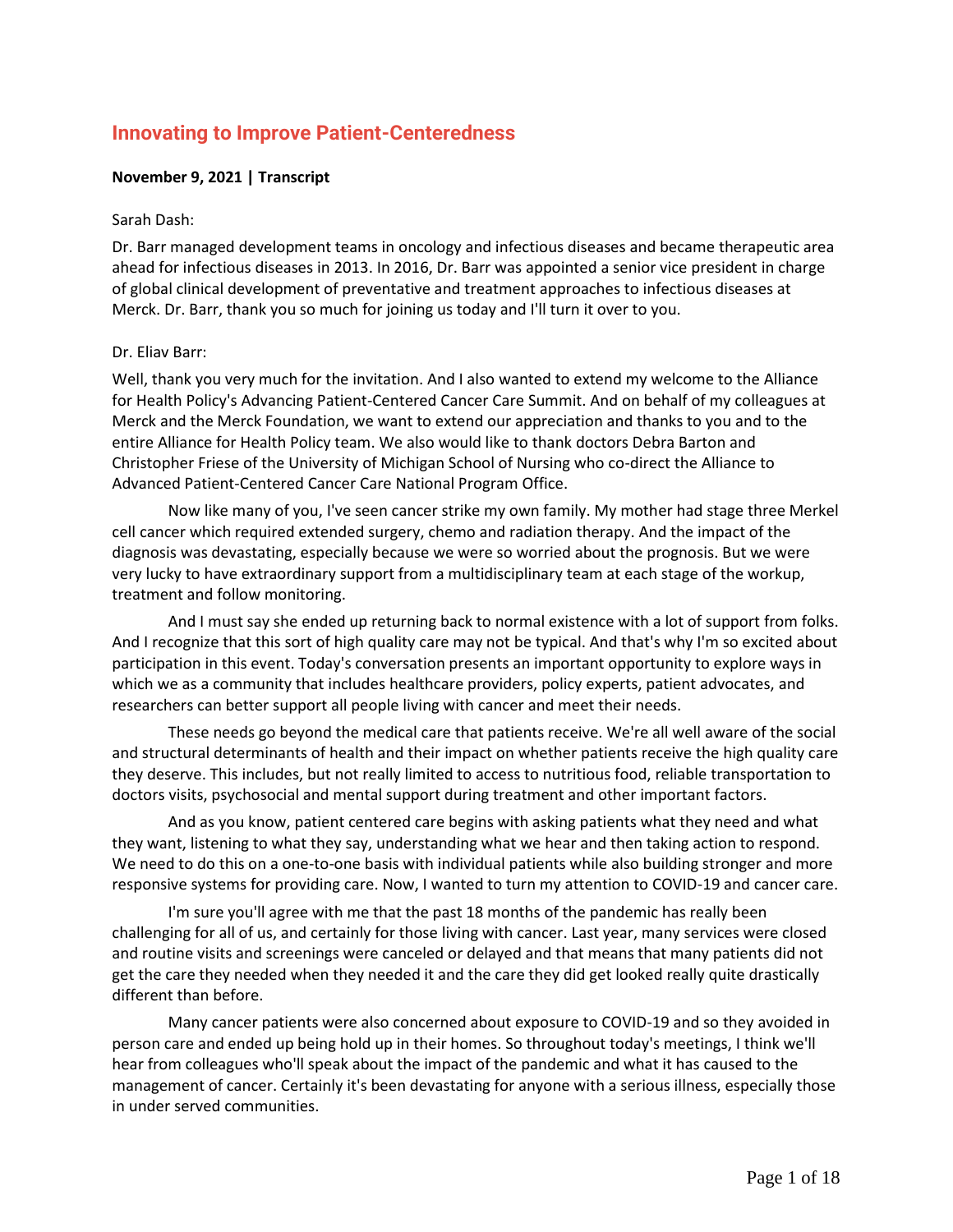Now, the challenge cancer patients continue to face are exacerbated by the economic and social follow up from the pandemic. It certainly has been quite extraordinary, a loss of income, social isolation, childcare responsibilities, and just a general fear about the risks of even seeking routine healthcare, just coming to the doctor's office or the hospital. So that leads me to think about and to talk about equity in cancer care.

Obviously this pandemic only exacerbated the differences and the disparities among patients with their ability to access cancer care. And just looking at the epidemiology, the pandemic of an infectious disease doctor, I can see and it became very clear that there were tremendous inequities in the way in which the pandemic hit different communities across the countries.

And obviously inequities and access to care and health outcomes were really laid bare by the pandemic. The stress of the pandemic brought out all of the structural problems that we see in healthcare in this country. Communities of color, of course, as usual, unfortunately, have been hit especially hard, and this again represents to me an important call for action.

So as we speak about the future of patient centered care, a key lesson from COVID-19, I think is that health equity must be front and center in the policies and programs we develop in our efforts to do better by patients. We know that there are unacceptable disparities in cancer outcomes in this country. Though cancer in its rates are similar between whites and black males and females in the United States, disparity exist in mortality rates and they persist across racial and ethnic identities.

And this is a quite important example of the access difficulties and the quality of care differences between different communities in our countries. We also see different kinds of underserved populations, those living in rural areas, those who identify like me as LGBTQ and those without insurance coverage. Health equity is really important for us to consider in the context of cancer care.

It's obviously a very, very frightening and expensive disease. People living with cancer have a unique set of needs and often face quite a few challenging obstacles getting to and staying in care. Approaching cancer care and treatment through health equity lens helps us recognize and plans for the needs of patients and their caregivers.

For me, in particular, equity and access to quality care is a really important issue because I've worked at Merck for 26 years, mostly in clinical research and it's been really a privilege to see how different countries deliver their healthcare around the world. And what I came to realize is that the way in which countries deliver healthcare is a rather telling reflection of each country's values and priorities.

So in this country, we need to challenge ourselves to enable equity of access because we as Americans value fairness and ultimately succeed when we have equality under the law and equality around the country. So the Merck Foundation is quite interested and quite supportive of improving patient centered cancer care and improving equity and access to cancer care.

So to increase timely access to patient centered care and help reduce disparities in cancer care for underserved populations, the foundation established the Alliance to Advance Patient-Centered Cancer Care. We committed \$50 million over five years to support six projects based on leading academic cancer centers around the US working in collaboration with communities to provide high quality patient-centered cancer care, as well as the national program office at the University of Michigan School of Nursing.

Before the development of the Alliance, we were seeing advancements in clinical treatment of cancer with promising results for patients and care plans were becoming more complex. Certainly our clinical trials of pembrolizumab showed us that there were a lot of benefits to these drugs, certainly in terms of overall survival, but the way in which the care was administered and certainly the longer duration of followup of patients because of the happy reduction in mortality created significant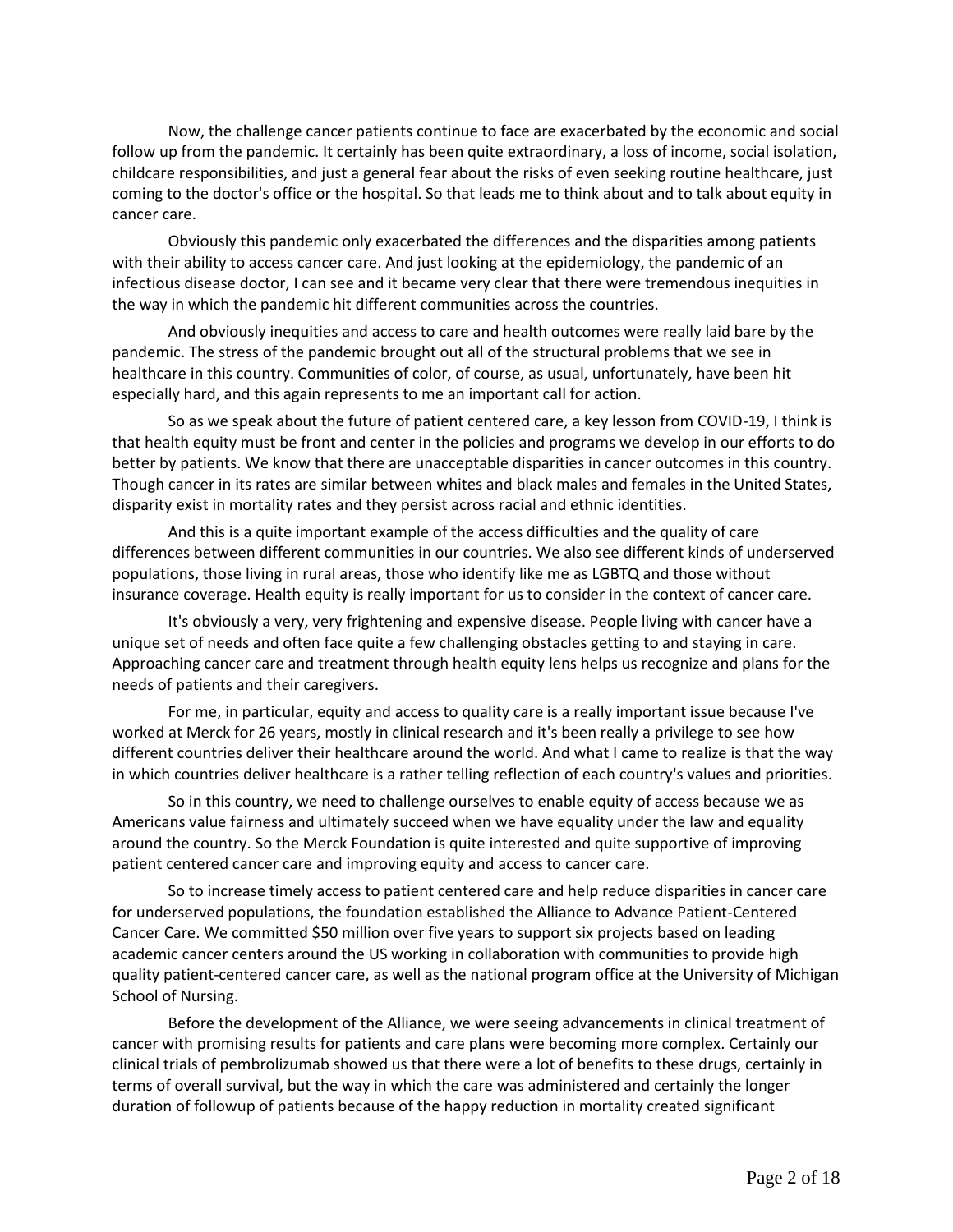challenges, new adverse experiences, new issues that had to be addressed and these are very, very important.

Patients were expected to manage this complexity and didn't always have the ability to do so, especially when they're facing barriers to care driven by social determinants of health so the most vulnerable were the most challenged. Similarly, physicians, although certainly expert in clinical care needed help in getting patients and their caregivers the support that they needed.

It's often through referrals to care and services that extended beyond the doctor's office. So in this new era of multidisciplinary cancer care, it's really clear that the system needed to change to support patients throughout the cancer care journey. And we saw at the Merck Foundation the need to create systems based solutions to streamline care and improve provider awareness and communications all with the patient at the center.

So we established the Alliance to respond to these major needs by first getting patients to the care that they need through navigation, support and referral to community resources. We then help to facilitate clear and respectful communications between patients and care teams, providing better information to inform decisions about cancer care. And then we next provided psychosocial support that focused on patients' mental health and wellbeing, such as screening for depression, anxiety, all this was done through the Alliance.

These critical issues are often overlooked, but they certainly do have a major impact on those living with cancer. And you can certainly vouch for that in terms of how we as a family worked to help my mother get through what was pretty brutal and difficult, but ultimately successful care for her Merkel cell. So during today's conversation, I think you'll hear from some of the Alliance's program partners, and I hope you'll learn from their experiences and take with you lessons that they discovered over the past five years.

Now, looking to the future, there's so many committed people lending their talents to help improve the lives of people living with cancer as seen by the depths of the leaders represented in today's agenda. And as a physician and scientist, I'm really hopeful that the solutions developed will get to the people that need them most.

I'd point out one thing that we talk about a lot at Merck, the best medicine is the medicine that patients can access in a timely fashion. And that is a really important point. We have all of these advances and it's really important that those advances don't end up in a medical journal, but actually end up in use in broad populations of patients and not just a select few.

So as a physician and scientist, again, I'm really hopeful that the solutions developed can get to the people that need them most. And I hope that through the work of the Alliance we will see improvements in care can be made by streamlining care systems and helping patients navigate their complexity with the support of the care team.

We're looking for ways to sustain system improvements and scale best practices through policy change, an issue that panelists today will focus on in the second panel. With that, I welcome you and really look forward to productive dialogue throughout today. I encourage you to imagine how you can continue to improve the lives of your patients and their caregivers. Thanks so much.

# Sarah Dash:

Thank you so much Dr. Barr for your remarks and for sharing your story. And so from one alliance to another, it's certainly made the planning for this that fun. We appreciate your being with us and for sharing your perspectives.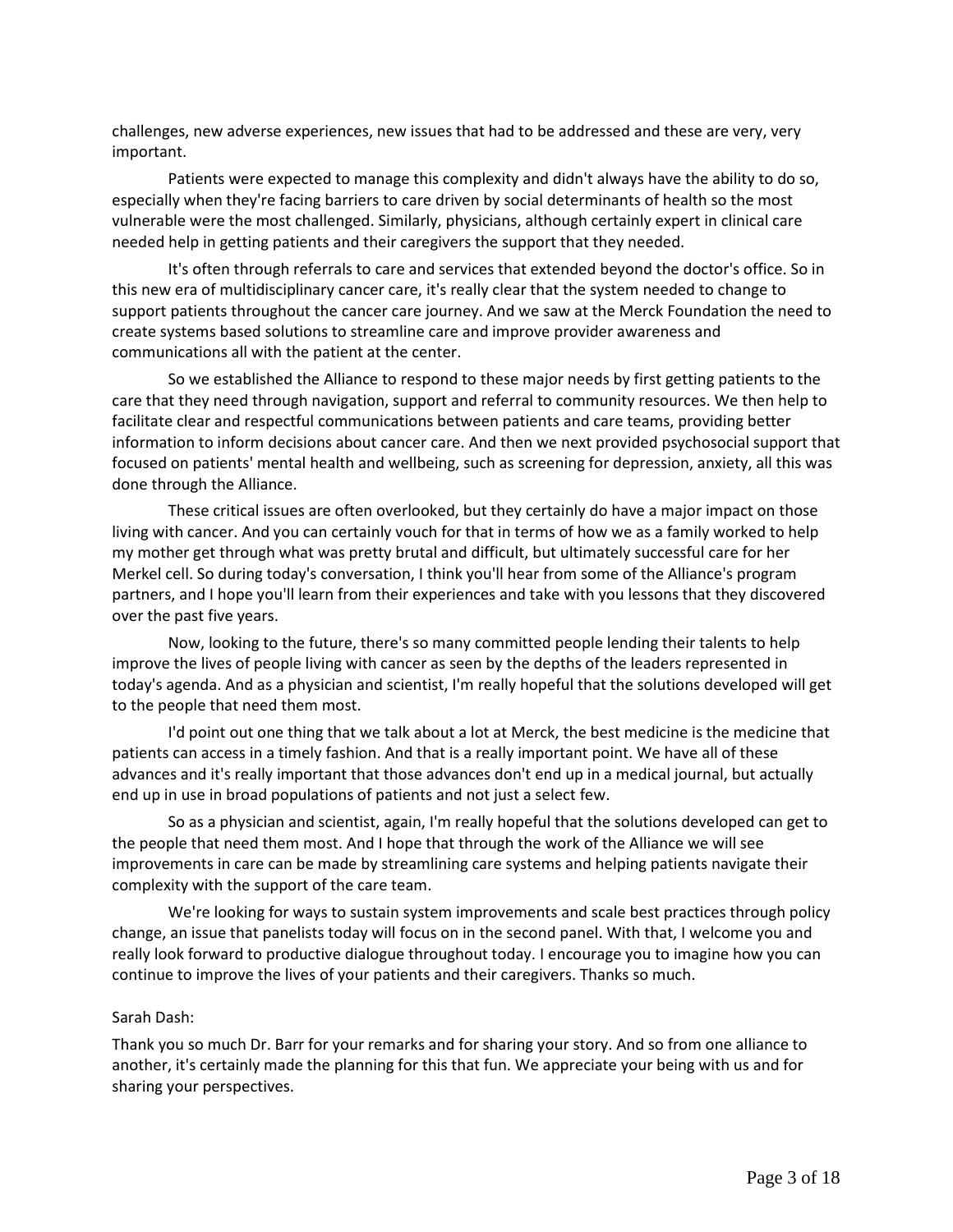Dr. Eliav Barr: My pleasure.

# Sarah Dash:

So thank you. So to our audience, thank you for joining us today. We have a really great agenda for you today. We're going to start with a panel on innovating to improve patient centeredness which will be around table discussion discussing key lessons learned from the ongoing health services intervention projects to improve patient-centeredness in cancer care. Then we'll follow that with a fireside chat, which was prerecorded with Dr. Wayne Frederick, present of Howard University.

And then finally, we will have a panel on translating lessons and successes to policy and practice. And so we hope that you'll join us for all three, but again, you will also be able to view recordings after this event is over. And so now I'd like to introduce our moderator for today's first discussion. Dr. Reginald Tucker-Seeley is vice president for health equity at ZERO - The End of Prostate Cancer.

In this role, he is responsible for the development and implement of the health equity strategy at ZERO focused on addressing regional and ethnic disparities in prostate cancer, from prevention to survivorship and end of life care. He is on leave from his academic position as the inaugural holder of the Edward L. Schneider chair in gerontology and assistant professor in the Leonard Davis School of Gerontology at the University of California.

Dr. Tucker-Seeley has a longstanding interest in the impact of health and social policy on racial and ethnic minorities and across socioeconomic groups. Dr. Tucker-Seeley, we're so glad you could join us today and I am happy to now leave this discussion in your expert hands.

# Dr. Reginald Tucker-Seeley:

Thank you for that introduction. Before we start our discussion today, I'd like to offer some opening remarks and then I will introduce today's guests. At our recent National Academies of Medicine workshop focused on promoting health equity and cancer care delivery, one of my esteemed colleagues adapted a quote from Toni Morrison to apply to the cancer care delivery system.

She stated the only way to change the order is not to do something differently, but to do a different thing. That is perhaps we need a paradigm shift in how cancer care is delivered and coordinated that addresses the many barriers and how people navigate from their communities to primary care, to specialty care while recognizing that many in this country don't have a usual source of care.

So we know that the current system is not working for everyone and to achieve health equity, we must do it differently. As has been consistently highlighted during the past 18 plus months during the COVID-19 pandemic, our health is substantially influenced by the social context in which we live, and those contexts are substantially influenced by where we have been sorted to live based largely on our race and on the socioeconomic resources that we have available. As research on the fundamental causes-

# Sarah Dash:

Dr. Tucker-Seeley, I am so sorry to interrupt you. We've been trying to reach you. We can't hear your audio and I deeply apologize. We're just going to take a moment, a very human moment to just recheck your audio so that we can hear everything that you're saying.

Dr. Reginald Tucker-Seeley: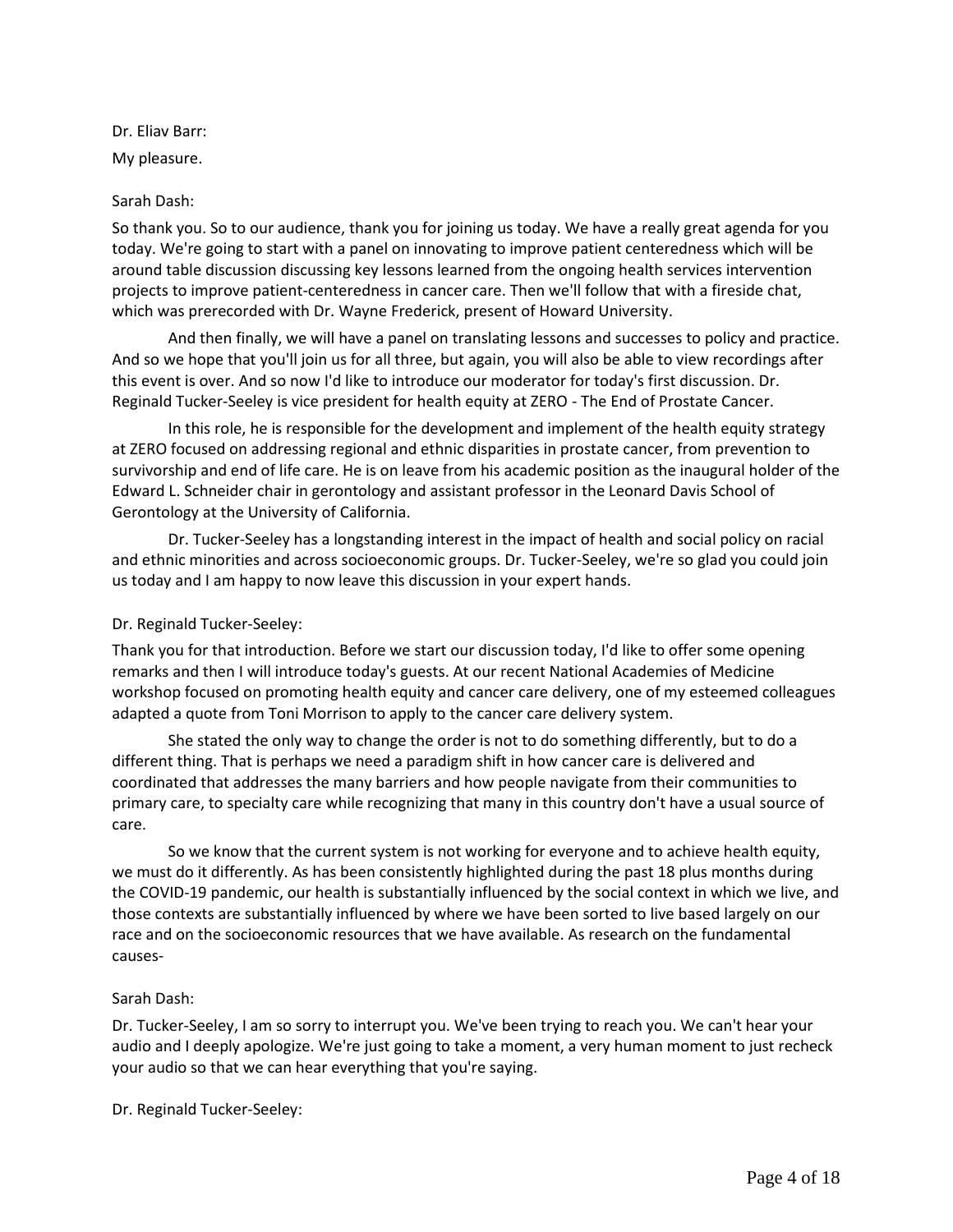Sure.

Sarah Dash:

You could maybe turn up your volume or get a little closer to your mic. And we're working on it on our end too. To our friends at home, thank you so much for just bearing with us for just a moment while we make sure we can hear Dr. Tucker-Seeley introductory remarks and then when we get to our panel. As a reminder, if you have questions that you want to submit in advance for the panel, you could take this moment to go ahead and submit some questions. And if we need to just take everything backstage for a moment, we will do that and then start again. Do you want to try again Dr. Tucker-Seeley?

Dr. Reginald Tucker-Seeley:

Yes. Can you hear me now?

Sarah Dash: Yes. Woo, we can hear you. Awesome.

Dr. Reginald Tucker-Seeley:

Oh, great, great.

Sarah Dash:

Back to you, sir.

Dr. Reginald Tucker-Seeley:

Yes. So I apologize. It worked in the AV test. So let's start this again. So I will start with my... So thanks Sarah for introducing me and start with some of my opening comments. It's a pleasure to be here with you today. Sorry for the technical difficulties. As someone who had to teach online for a year, I understand sort of all of these many challenges. And so... Oh, getting an error message here on my computer, just making sure that everything is okay.

So my opening remark started with mentioning a recent National Academies of Medicine workshop focused on promoting health equity in cancer care delivery, where one of my esteemed colleagues adapted a quote from Toni Morrison to apply to the cancer care delivery system. And she stated the only way to change the order is not to do something differently, but to do a different thing.

That is perhaps we need a paradigm shift in how cancer care is delivered and coordinated that addresses the many barriers in how people navigate from their communities to primary care, to specialty care while recognizing that many in this country don't have a usual source of care. We know that the current system is not working for everyone and to achieve health equity, we must do it differently.

As has been consistently highlighted during the past 18 months during the COVID-19 pandemic, our health is substantially influenced by the social context in which we live and those social contexts are substantially influenced by where we have been sorted to live based largely on our race and on the socioeconomic resources that we have available.

Research on the fundamental causes of health disparities has highlighted that resources such as money, knowledge, prestige, power, and beneficial social connections help to create the context where our health status is produced, and it is these resources or the lack of those resources that put people at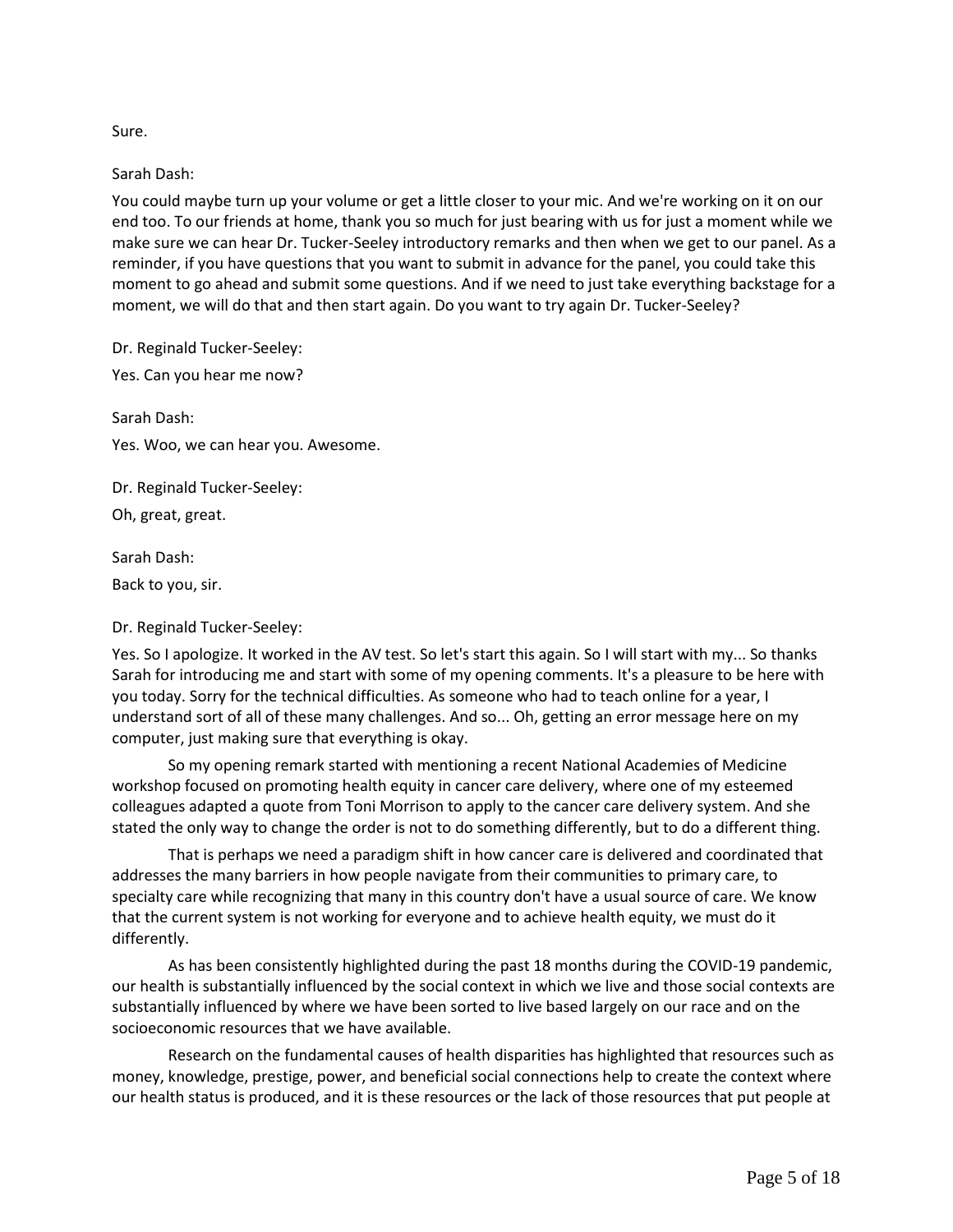risk of disease risk, and also influence how we manage and navigate healthcare generally, and cancer care specifically.

As we turn our attention to advancing patient centered cancer care, there are many things that the cancer research, policy and practice communities can do to promote health equity and to center patients. In particular, as we attempt to operationalize equity in the cancer care delivery system, it must be recognized that we can't move so quickly to solutions without being seen as trustworthy by the communities we are working.

And the process of showing that one is a trustworthy partner is indeed one of the first action steps, which requires genuine engagement with communities. So now I'd like to move to introducing our speakers and to get our conversations started. So first I'm joined by Mr. Michael Holtz. Michael was diagnosed with stage 3B rectal cancer in March of 2012, and has since been a passionate advocate for cancer patients, survivors, and caregivers.

He is the American Cancer Society Action Network state lead ambassador for the state of Tennessee, a role he has held for six years. Michael also is a member of the board of directors for the Cancer Support Community of East Tennessee, and is an advocate peer reviewer representing the Colon Cancer Alliance and is an active member of the Man Up to Cancer Facebook community. Next, we have Dr. Roland Matthews, medical director of the Georgia Cancer Center for Excellence at Grady Health System.

Throughout his career, Dr. Matthews' research education and clinical activities have focused on reducing disparities in underserved communities. As a gynecologic oncologist, he specializes in preinvasive cervical disease and gynecologic cancers and serves as an attending physician at Grady. He has worked to understand protein biomarkers of cervical cancer risk and studies the gene prohibition and its functional significance as a tumor suppressor in women with gynecologic cancers.

Finally, we're joined today by Dr. Heidi Hamann, associate professor in the department of psychology at the University of Arizona and member of the cancer prevention and control program at the University of Arizona Cancer Center. She has strong training in health psychology with expertise in psychosocial and behavioral responses across the cancer control spectrum. For almost 20 years, her research has addressed early detection and survivorship issues especially among populations traditionally underserved or underrepresented in cancer control research.

So welcome. So I'd like to start the discussion by asking each of you to respond to our opening question. From your perspective, what does an equitable cancer care delivery system look like? So we talk about health equity, we talk about health disparities. And so I'm eager to hear what you think an equitable cancer care delivery system looks like. And so, Michael, I'd like to start with you.

#### Michael Holtz:

Sure. Thank you, Dr. Tucker-Seeley. For me, I think an equitable cancer care system looks like a system where wherever you live, whoever you are, whatever you know, you can get the care that you need. I understand social determinants of health, I've worked in public health myself in the past. And as a cancer advocate, we are working very strongly in the area of health equity and where you live should not determine if you live, particularly if you're diagnosed with cancer.

But also as a cancer survivor and someone who has had to put the pieces together for myself in some aspects of my own care, I knew because of my background in healthcare, because of my background, I worked for the American Cancer Society and the Cancer Action Network, I knew how to be a patient advocate for myself. Not everyone knows how to do that.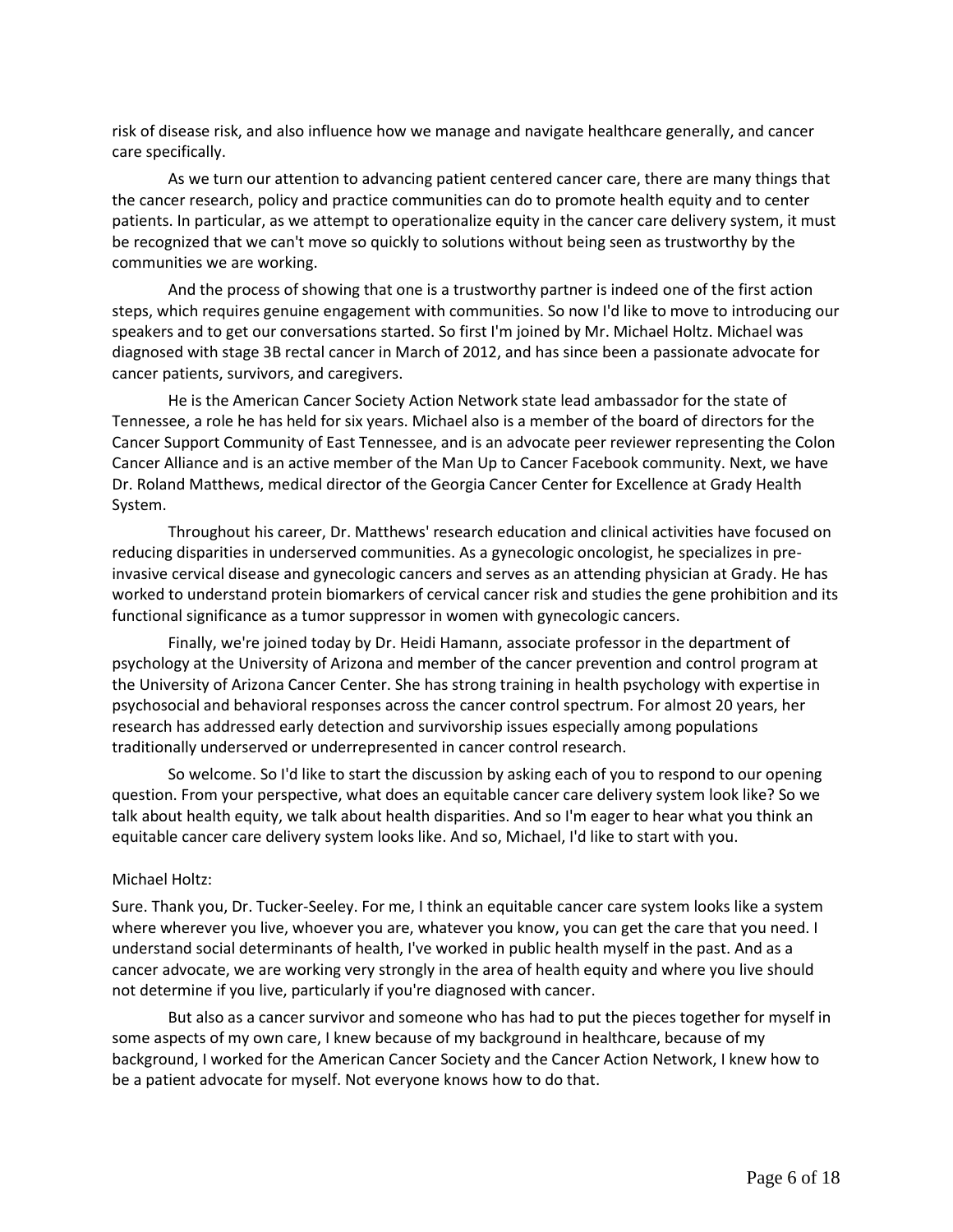So if for example, while I was in treatment for rectal cancer, I'm having a side effect that I... Is this normal? Is this the way this is supposed to happen? Until I asked the question, nobody told me that what I was experiencing was normal. Oh yeah, everyone who gets radiation treatment for rectal cancer experiences leakage. Would've been great to know so that I was prepared for that before it happened instead of having to ask afterward.

So I think for me, it's a really a huge combination of all of those things. It's the knowledge, it's the location, it's the making sure if someone can't get to the medical center for treatment, that they can get there, that we overcome transportation barriers, but also making sure that they have a complete understanding of what it is they're going through.

A care plan is great, but what are the side effects that I'm going to experience? Is this normal? Should I be experiencing this? And then in life aftercare, I'm a 9 1/2 year survivor. It seems like almost every year something comes up that is a result of side effects from my cancer treatment, from nonpressure glaucoma to a little cyst that I had several years after. As a cancer patient, anytime something goes wacky, you worry that you're having a recurrence. And so having someone that you can call on to help you put those pieces together, that you can trust would also be beneficial.

#### Dr. Reginald Tucker-Seeley:

Thank you for that, Michael. And I can definitely relate to the part of even when you know how the system works, sometimes you still struggle with how to go through it. I've been a researcher in this space for many years and every time I enter the cancer care... Whenever I enter the healthcare delivery system, I'm always surprised by how much about it I don't know. So thank you. So next I'd like to hear from Dr. Matthews. So Dr. Matthews, what does an equitable cancer care delivery system look like?

#### Dr. Roland Matthews:

Well, I think Mr. Holt sort of outlined a lot of what needs to be said around that, I'll just add a few points. The fact is we are all individuals. And a cancer care delivery system has to take that into account. So each patient will need different things to achieve that ultimate healthcare that they will need in their cancer care. So as he mentioned, whether it be transportation, we have food insecurity, financial insecurity, actually different levels of health literacy, right?

All these things are there that we need to make sure that the patient understands and each individual patient has these areas addressed for them so that they can achieve the ultimate care and results for their cancer. And that's what we need to do. So we need to build a team within the system to do exactly that for the patients. I mean, simple things. You'd be surprised, even "patients with insurance", there's different levels of insured.

So I mean, just navigating that and you'd be surprised most people don't understand that until they're in the system itself. So you can imagine when you do get that diagnosis. You have fears, you have concerns and you want both the social, the clinical to be taken care of. And so if we are able to do that, no matter where you live, rural, urban, your background in terms of ethnicity, and you have to folks who understand and can speak to the patient on all those levels no matter your education, all that must be taken into account to make a system that is equitable for everyone.

#### Dr. Reginald Tucker-Seeley:

Yes, thank you for those comments, Dr. Matthews. I think at the beginning there you were highlighting the classic struggle in public health and healthcare delivery, that is how do we go from the population to the individual and how do we do that in such a way to where we can take the lessons that we've learned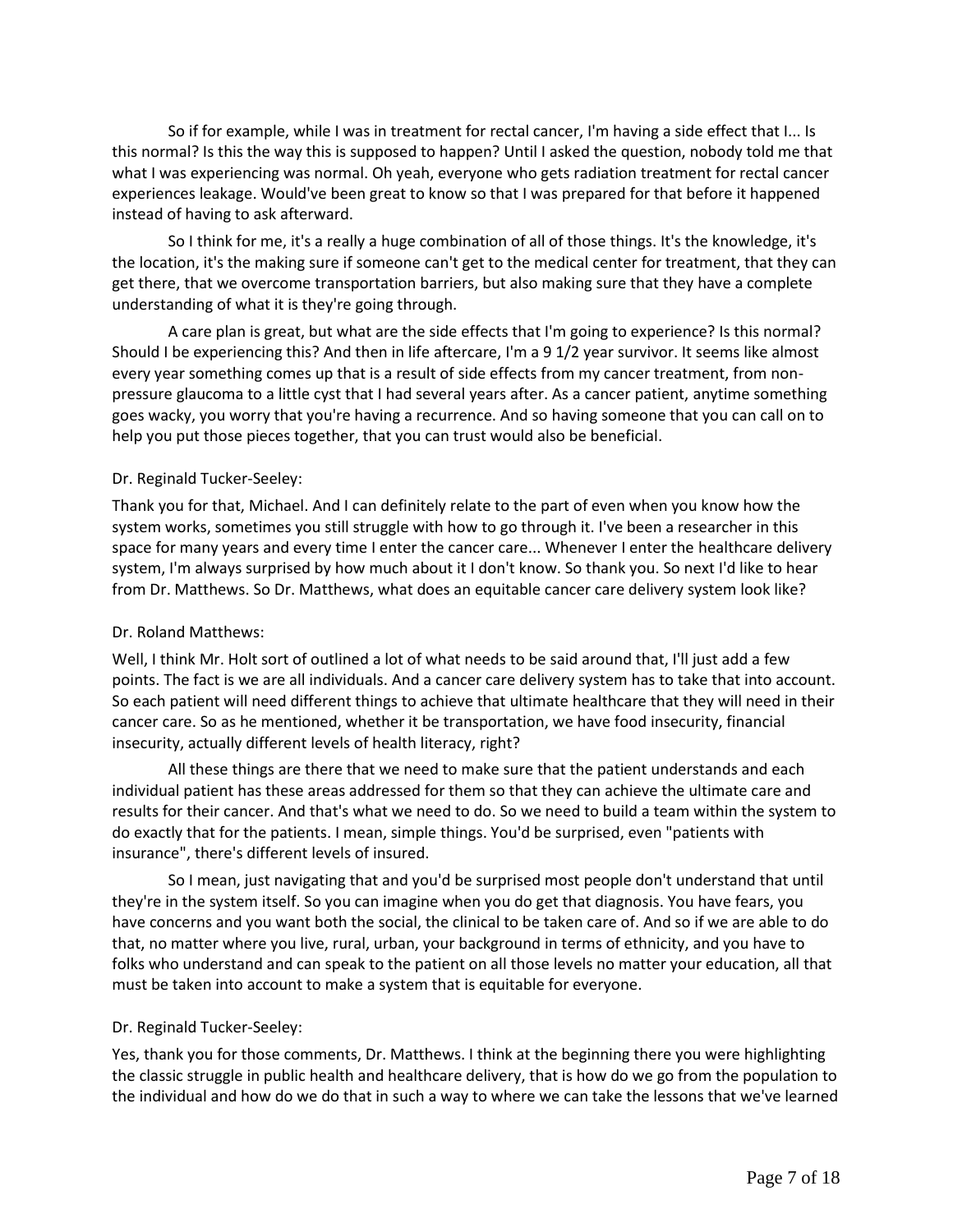from our population level research and what we know in populations to make that specific to the individuals. And then also, how do we ensure that those individuals are highly health literate, highly health insurance literate, so that navigating that system is equitable for everyone? Thank you for those comments. And next we have Dr. Hamann.

#### Dr. Heidi Hamann:

Great, thank you so much for including me in this panel. And I echo all the excellent comments that have been made so far. And I think adding to this related to patient centered care from a cancer center perspective, it's often making sure that we have that infrastructure and that capability to address those barriers as they come through. And I know we'll be talking a little bit later about how do we both sustain and expand the scope of the work that's being done so that no matter what sort of cancer center care environment people go into, they have that infrastructure to access.

I know for us and our research group being in Southern Arizona, one of the aspects that we focus on a lot is language. And so many of our individuals who are diagnosed with cancer in our region, Spanish is their primary language. And so the importance of really being able to not only address concerns in the preferred language, but also have a sense of cultural competence and community focused care, I think also becomes important.

And for those of us who are researchers, we often think about, well, how can we expand the work? And part of it is it's not going to be the same approach everywhere, right? Like each region, each community is going to have different aspects, different needs and so the importance of being very community focused in our cancer care, I would just add that to the excellent conversation.

#### Dr. Reginald Tucker-Seeley:

Thank you so much for those comments. And I think one of the things that you've highlighted especially now that we're having this discussion across the country around how does the healthcare delivery system, how does the cancer care delivery system address social determinants of health and social needs, in your comments about language access, it's not just about figuring out what is the social need that we need to address, but how do we then implement that in such a way to where it's equitable across our patient population.

So thank you all for setting the stage and offering us sort of what an ideal state of the cancer care delivery system that we should be striving for. So let's dive into some follow up questions, and I'd like to also remind our audience that you can submit your own questions via the chat box. So let's start with one of our first questions. Let me get that up here. So after we've figured out what the best tools and strategies are to reach and care for cancer patients, what comes next? So how do we scale models or pilots that we've seen work well in one setting? How do we help build up those for the larger cancer care delivery system?

#### Dr. Heidi Hamann:

Well, I think at least from the work that we have done at Grady through the Alliance, it is clear to me that we learn very well from each other. Just amongst the Alliance members, we have taken things that others are doing and implement them in our system to great success.

So I think there has to be a way or a forum to communicate across county lines, state lines and the like to have best practices out there that can work for systems similar to ours and just in general, to be able to take from others. So communication, as we see is vital here. And I don't know what the forum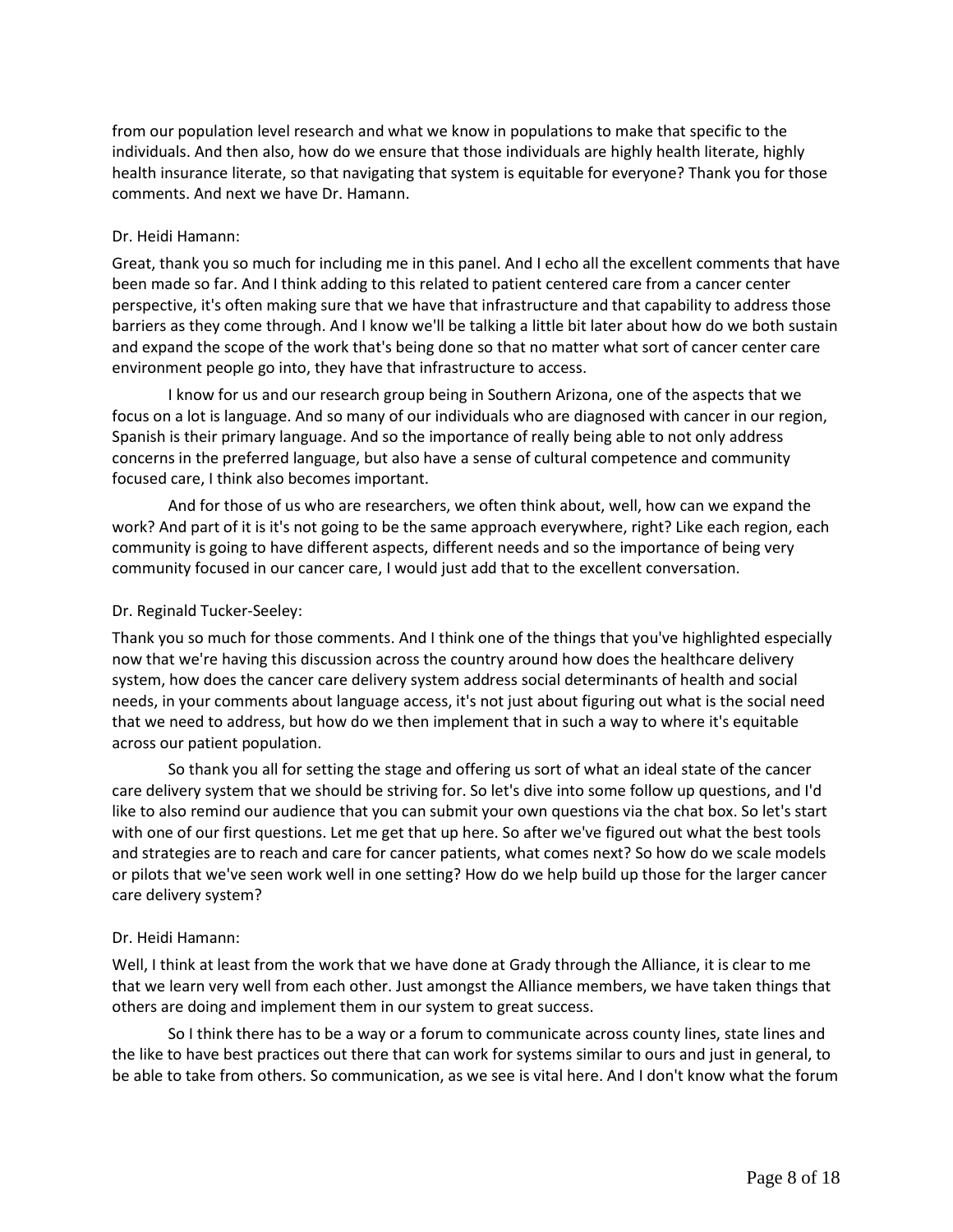ought to be but there must be a way for these systems to get together and collaborate in delivering some of these cares that we have determined at individual system levels.

#### Dr. Reginald Tucker-Seeley:

Any of the other panelists want to comment on either the question posed or the comments just made by Dr. Matthews?

#### Michael Holtz:

I think similar to what Dr. Matthews was talking about with the creation of centers of excellence or something where one health system can train another health system, or one group of providers can train other providers so that you can scale up and you can... If someone's doing the best practice in Texas, the same thing is happening in Washington or in Tennessee, wherever. But so that there's a way to communicate where improvements in the system are happening.

#### Dr. Heidi Hamann:

And I agree. I think having best practices and having different systems, being able to share with each other. And I would also add, I sometimes struggle with this. I think part of what we're talking about too, is an organizational change amongst healthcare systems in terms of what they value as outcomes and how we as researchers, clinicians, advocates, really lift up our voices to be able to say patient centered care and all the pieces that go along with it really need to be important outcomes for the environment.

And so that kind of... And I think organizations are often doing well with that, but sometimes I still see the main outcomes related to issues that potentially aren't highlighting some of the patientcentered care aspects that we're discussing.

Dr. Roland Matthews:

I think we-

Dr. Reginald Tucker-Seeley: And so... Oh, sure. Dr. Matthews?

# Dr. Roland Matthews:

Well, yes. I totally agree with that. I think we have to find a way to get the "public" involved in what we are trying to do here. And I think everyone, I think can appreciate how important it is to deliver good healthcare. And we need to communicate what that is and how that can be done to the public so that they can also advocate.

I mean, I don't have to remind us what we are going through with regard to the pandemic and how communication, good or bad has affected that. So we need to utilize some of that. And it's not just publishing in the journals that folks around the table here read, but to get it out there so that the public understands what we are trying to do. And I think they will buy in once they're here.

# Dr. Reginald Tucker-Seeley:

I think that's a great point because I think as we think about traditionally what our outcomes are especially for those on the tenure track and sort of thinking about what the deliverables are for that process is the published manuscript or getting the grant and sort of how does that then translate to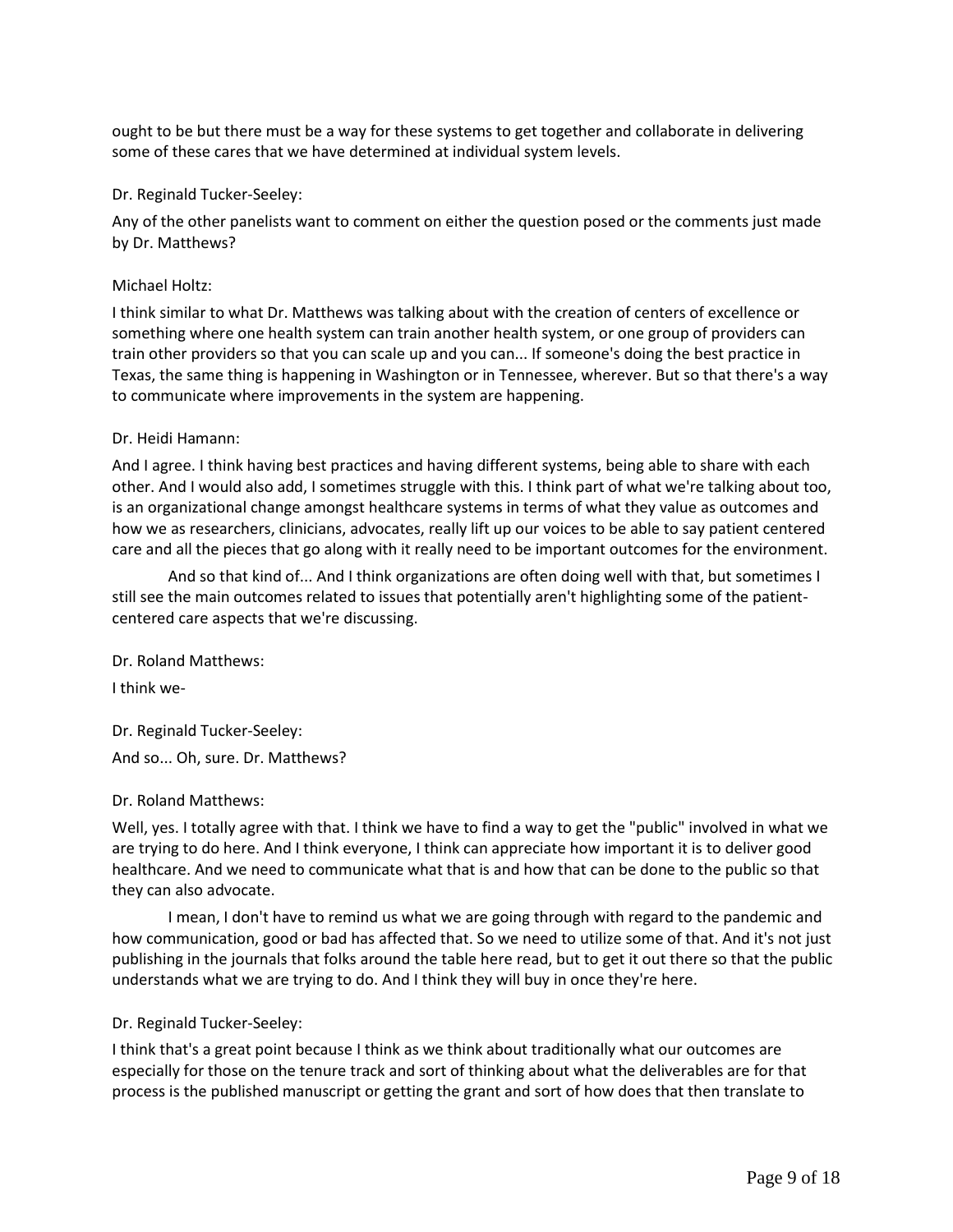patient-centered and equitable care. So how are we getting all of the great information that we have in our published literature, how are we getting that to the healthcare delivery system and to the patients that are impacted by the research that is happening?

And also, how do we share that information? Not just behind paywalls of sort of academic journals, but how do we actually share that with the public? And also as Dr. Matthews mentioned, sort of create partnerships with the public in terms of what we're trying to do here. I imagine that no clinician assumes that he or she is providing inequitable care.

I think everyone is hoping that they are providing equitable care, but I think sort of figuring out what does that look like? What does that look like in the context of providing care to patients? And so that leads me to my next question, that we talk a lot about centering patients in their day to day care, but that's not the only opportunity there is to include patients and caregivers. Can you tell us more about how to involve these groups and the design and implementation of tools and strategies to improve care?

#### Dr. Roland Matthews:

Well, I can start quickly and mention to you that one of the things that we did through the Alliance work and at our cancer center at Grady is to start what we call a PFA, which is a patient centered, a group of patients, providers, staff, but mostly patient and caregivers to help advise the system as to what makes sense for the patient.

And I tell you, of all the things we did and I think we had some pretty innovative things, I think that proved to be the most important thing that we did in the health system, as far as I'm concerned. Because the patients and their providers were so engaged and they were detailed about what is needed and why it's needed. And the great thing is also is that they also reach back into the community to give back both to the system, as well as to their own community.

So I think that patients and their caregivers are always ready to help and to give information if we just asked. And we started to ask, and they started to advise us as to what would be best for them as patients and as people taking care of patients with illness.

# Michael Holtz:

I'm lucky that I have the ear of the COO of my cancer treatment center because he's a really good friend of mine and he was before I was a cancer patient, so we talk a lot. But also a piece of legislation that I'm particularly passionate about is called the Palliative Care and Hospice Education and Training Act, which is legislation we've actually been trying to get past for [inaudible 00:40:39].

But it's legislation that one, educates people on the difference between palliative care, which I think is the definition of patient centered care and hospice. And it trains medical professionals, but it also educates the public so that members of the public when they hear those words, "You have cancer," they know what to ask for. They know that hopefully at their treatment center, there's a team that is not only going to focus on the medical aspects of their care, but what are the psychosocial aspects?

Are there food insecurity issues? Do you have transportation? One of my issues was I lost a hundred pounds over two years before my diagnosis and A, that's how I knew there was a problem to seek a colonoscopy, but through the course of treatment, I gained all of that weight back because my nutritionist basically said, "Eat whatever you can tolerate," which was like giving a fat guy the keys to a bakery, no offense to anybody.

But I didn't eat healthy food because I didn't have someone, not that anyone held a gun in my head, but I didn't have someone sort of helping me keep track. I was fatigued from chemo so I didn't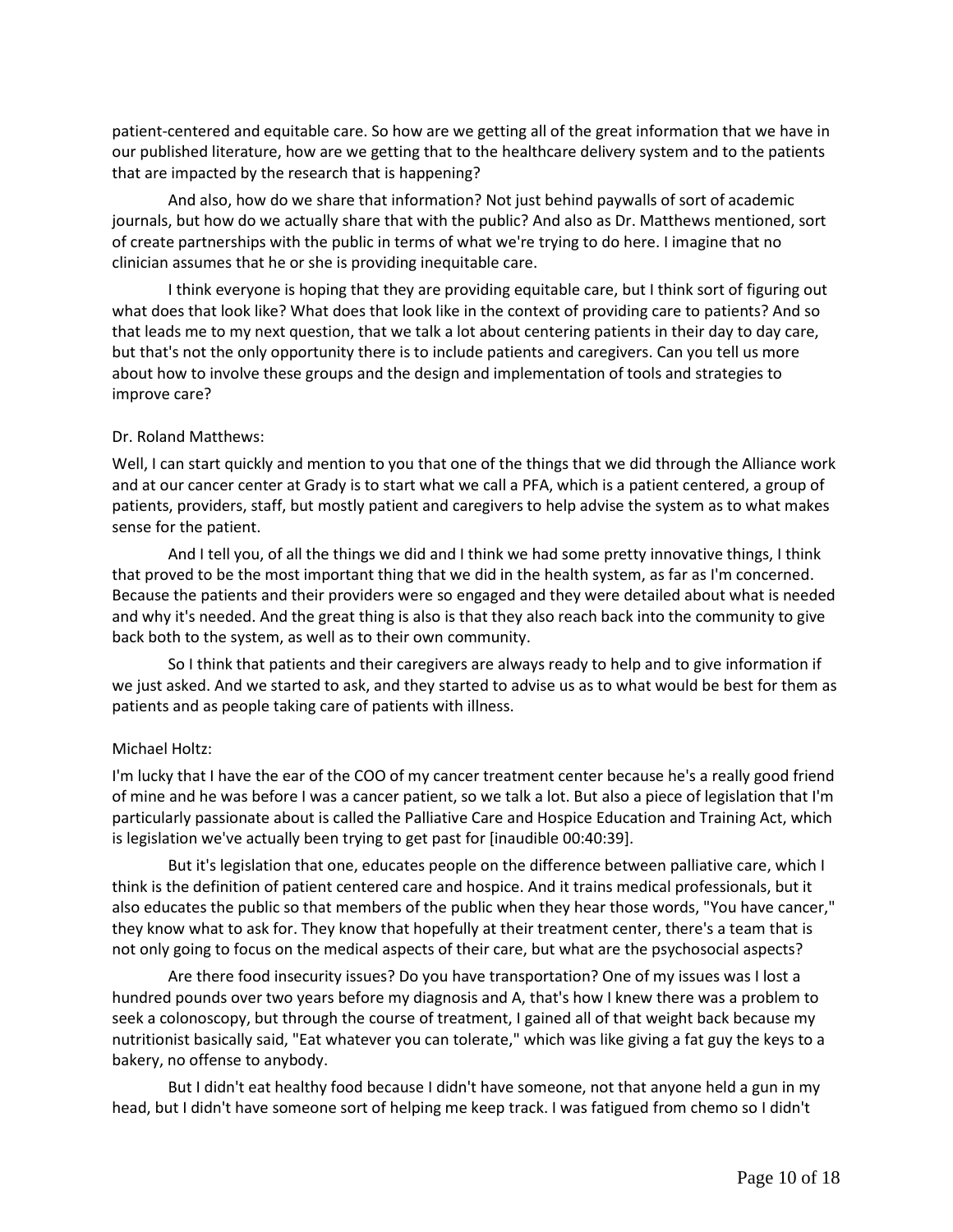move a lot, which was a bad combination. So just having all of those pieces together so that you can still be physically active, so that you can be monitoring your nutrition, getting acupuncture if you needed, all of those things would be critical.

And I think just patients knowing that that exists in the treatment center, if it does, is extremely helpful. So I think sometimes it's even just a function of my cancer treatment center offers this. I didn't, for example, know that my cancer treatment center had healing touch until I was about three quarters of the way through treatment. Would've been great. It would've been great from early on, but if someone's not telling you this is available on a consistent basis. So I think just some of it's really simple, I think.

# Dr. Reginald Tucker-Seeley:

Dr. Hamann?

#### Dr. Heidi Hamann:

I think that's really interesting considering this two-way communication process. A lot of times as a researcher, we tend to focus on how can we make sure we're getting information from stakeholders and community members, but it's also being able to come back and say, "Here's what we've learned from you. Here's how things have changed, here's what the services available are," and making it a constant communication process rather than like a one time focus group or something like that.

And also showing that meaningful communication and the need for... I think for me, particularly as a researcher to recognize we're asking a lot from people to not only be going through this cancer care experience but then to participate and help us understand. And so whatever we can do to meet patients, caregivers, other stakeholders where they are. Even if that's before COVID physically like going to places so we're not asking people to come in to the medical center again and just being responsive to what some of those needs might be.

# Dr. Roland Matthews:

It's really... There's a whole sense, a few things that I just have to comment on. And you're so right, Dr. Hamann because we need to provide complete care. I know for example, we put into our system a exercise coach and a dietician. And I often ask, I am glad that the system leadership has decided to continue these beyond our grant because in medicine we are so used to this figuring, okay, let's take care of that tumor, right? But it's a whole patient.

So their psychosocial needs have to be taken care of, their diet has to be taken care of whether they're exercising, has to be taken care of. They can afford to get to the visits, we have to make sure that is happening. So you need really a whole team of people to do that and to do it well. And it has to be a real team where everyone is at the table for all the decisions for that patient. So I think those are good points.

# Dr. Reginald Tucker-Seeley:

So what I'm hearing is the importance of bringing patients to the decision making table around some of the issues that are going to be relevant as they are navigating care, but also how do we create all of the wraparound need, or how do we address all of those wraparound needs that aren't just focused on medical care delivery.

And how I've been framing this within my own organization at ZERO is how do we prepare patients and caregivers to expect equity? What are the tools that are needed so that patients expect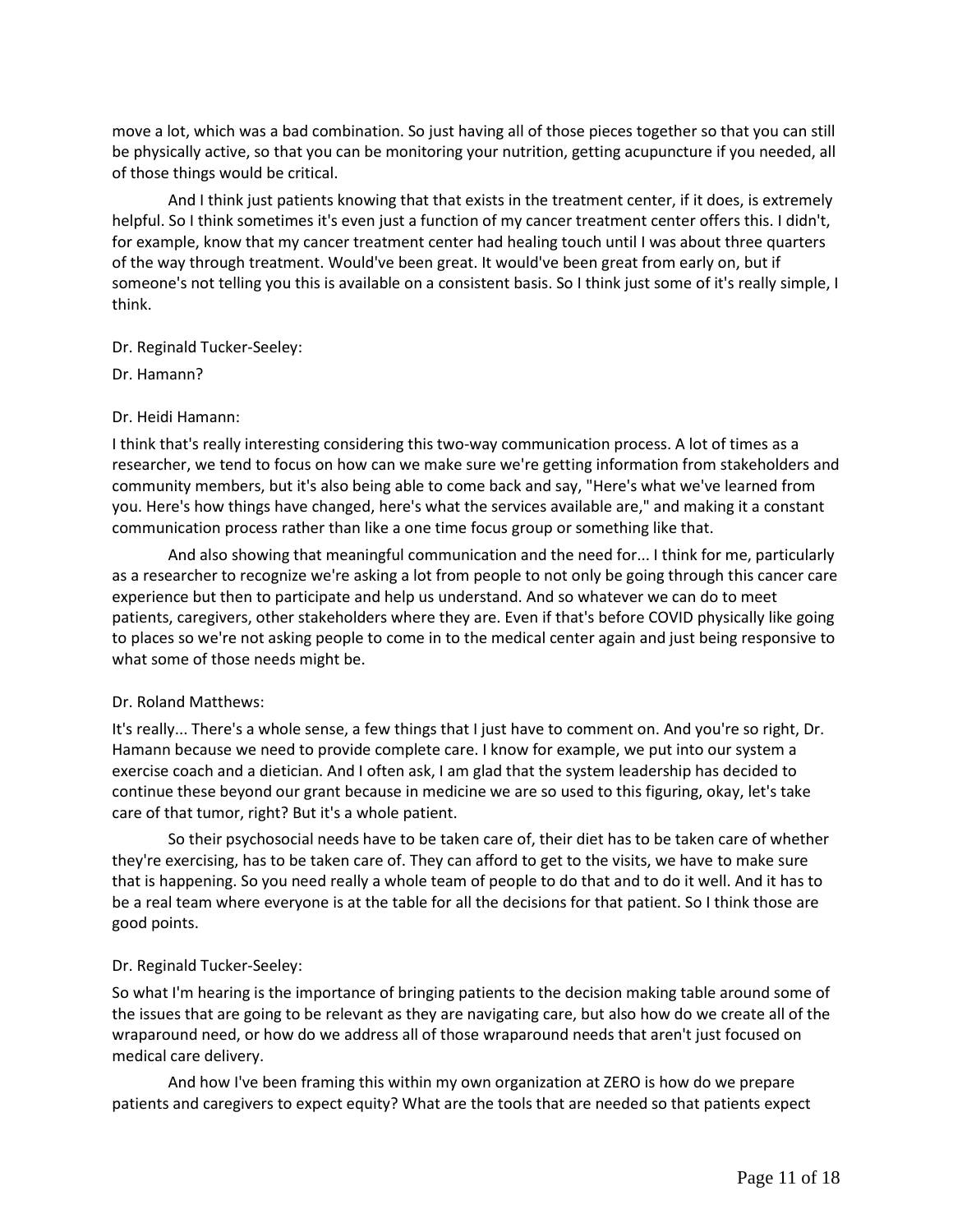equity and then get equity as they are navigating the care delivery system, which leads me to my next question, which is, and also I want to remind the audience, if you have any questions, please put them in the chat and we'll try to integrate those into our discussion.

And so our next question is from the patient and caregivers perspectives, what tools or strategies work best to connect with patients and to center them in their care? And then did you find that there was a significant learning or acceptance curve to these strategies? Because it might require sort of educating on patient's perspectives. When they are expecting to enter the care delivery system and you start talking to them about addressing social needs, that might not be what they're expecting as they are entering that particular system.

# Dr. Roland Matthews:

Yeah, I think for us, if I understand the question, I think for us, the patients have been very much appreciative of being able to have the significant input that we have given them into how their care is delivered. And I think part of what made that work well, at least in our system is that we employed navigators to help us with that. And I tell you, they know the system, they know the issues, they understand a lot.

Some of our navigators were survivors themselves. And so that really helped us to connect well with the patient and to... Because these are people that they get to trust and they know that these folks care about what happens to them. And so that helped us to deliver the type of care that I think is patient focused and person focused in my opinion.

#### Michael Holtz:

I agree with what Dr. Matthews just said about navigation. I mean, having a patient navigator who gets the system, who understands what's going on, who can help you put all of the pieces together is critical. And if your health system doesn't have that, every few weeks I was in a chemo chair for eight hours, just to have someone pop by and say, "Hey, how are you doing?" A social worker, whoever it is.

How are things going? Do you have any needs? That sort of thing would have been great. Now I got great care. So I'm still alive when I wasn't supposed to. I'm not supposed to be here, I get all of that. And my complaints are minor compared to a lot of other people. But just to have sort of that regular check in that isn't just focused on the medical issues would have been wonderful, I think.

#### Dr. Roland Matthews:

Very important.

# Dr. Heidi Hamann:

I'm interested to hear the other panelists' perspectives related to something that was brought up about information and how to communicate information. Different people that I've talked to no matter what their level of kind of knowledge going in have often said, "When I was diagnosed with cancer, I heard about the first 15 seconds of what was being said and then the rest was just... It might as well have been speaking a language I don't understand."

And so for me as a clinical psychologist, I often think about kind of how we process information and thinking about being able to share and discuss information throughout the course of treatment. It's not going to be something right where the clinician just says everything at the very beginning, the patient remembers it, and then they're fine going on.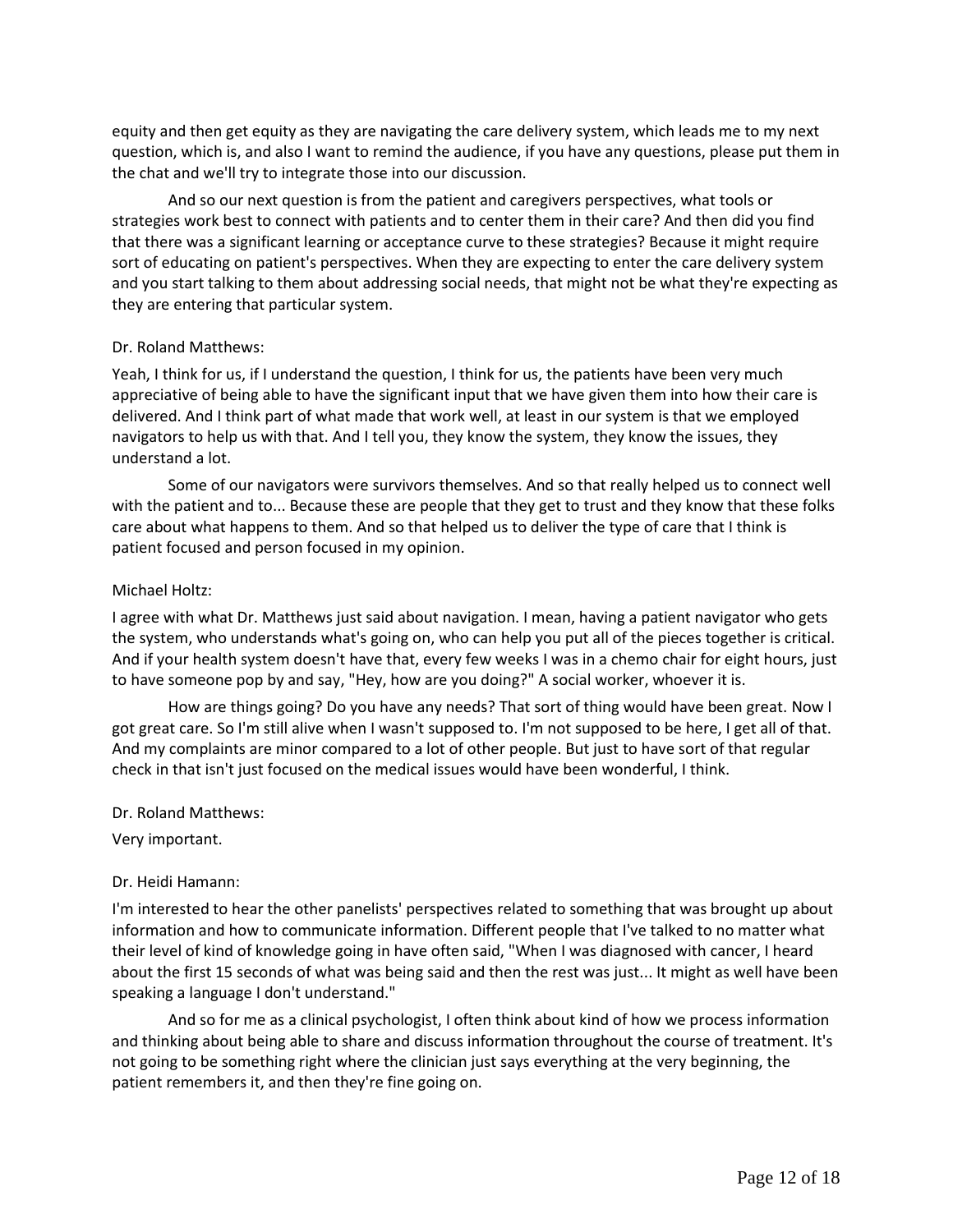And kind of that need whether that be through navigators, whether that be through other professionals who are consistently checking in with patients to get a sense of what's your understanding of what's going on, how can I be helpful, what resources do you need, I think is important.

#### Dr. Reginald Tucker-Seeley:

So you raised a really good point about because in healthcare we often talk about getting the right care at the right time. And so the question that you're referencing was actually one of our first audience questions, which is, is there a lack of information or is it that information is given at the wrong time? And so do we need to think about how do we get information to patients as they need it, but also as Dr. Hamann just mentioned and when they can hear it?

So maybe it's not in that initial meeting that all of the information gets presented. So I'd love to hear comments from the panel about sort of is it a lack of information or is information given at the wrong time that sort of does not necessarily center patients as they are navigating cancer care?

#### Dr. Roland Matthews:

It's very funny. Our PFA helped us with that because we had a new patient sort of packet that we used to give to our patients. And they helped us redesign that because to the point, it has to be given in almost the right time, the right place. And they helped us to understand that. I think what probably will be a good thing is if we can institute that care partner idea where each patient has someone with them to help them at that visit. That I think is a good start.

But the other thing is that I mentioned before that it's a team of people, right? So we have to make sure at one point our exercise coach and our dietician, they couldn't access and get to certain part of the chart. We have to make sure all the folks that interact with our patient can tell us something about the needs of the patient and they have to be able to communicate to everyone in the team about the patient.

So I've gotten information about my patient that's relevant to the care of the patient from the dietician, from the exercise coach, from the social worker, certainly from the navigator. And those people are even involved in our tumor board to make sure that this happens. So a little bit of both in terms of when to deliver the information. But I think most time the information is there but I think it's when and who is listening that is the key factors in deciding what the patient absorbs.

# Michael Holtz:

And I think where the patient is in the treatment process.

Dr. Roland Matthews:

Exactly.

# Michael Holtz:

So I have two thoughts and sort of two tracks. My oncologist was excellent in distilling the severity of my cancer over time. So it was sort of like peeling an onion. Yes, you have stage 3B rectal cancer and this is how we're going to treat it. I didn't know until about halfway through six rounds of chemo that the cancer had actually gotten into my lymph nodes and was about to break through the capsule of the lymph nodes.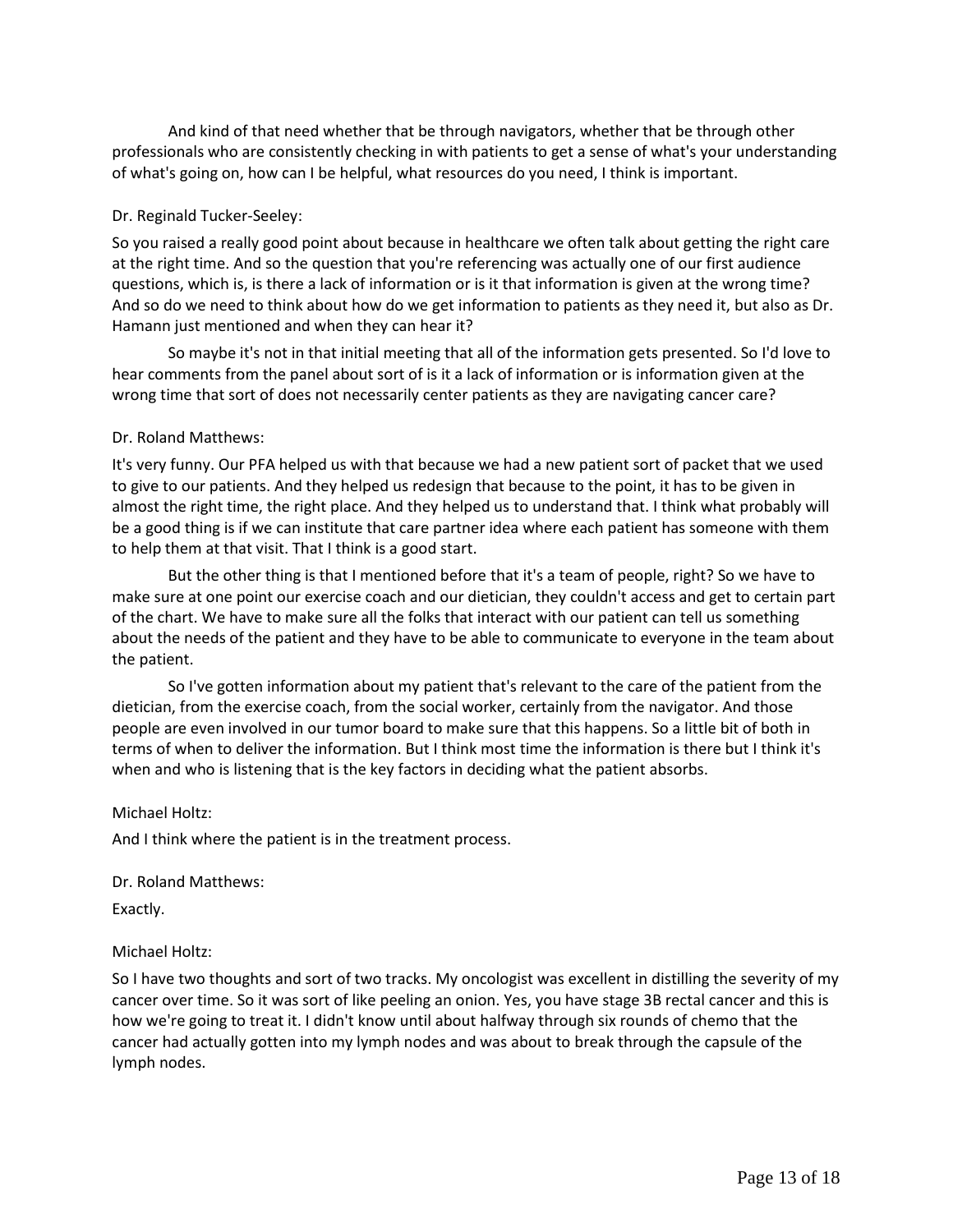Because if I knew all of that on the front end, I probably would've freaked out. And who knows what would've happened? So there's that. On the other hand, the center gives me as a patient, a warning stick binder full of dust on the day that I start chemo. That's just an overwhelming amount of information on a day that I'm already nervous because I don't know what to expect and even though I'm going to be there for the whole day, that's not what I want to read while I'm sitting there trying to figure out what's happening.

So to that first question, yes, the information is there, but I think not only is it when do you deliver it and at what stage in the patient's treatment, but you might have to do it more than once. You might have to tell me more than one time that this service is available or you need to talk to this person or maybe it's time to talk to the social worker, whatever, to help me understand and navigate the system.

#### Dr. Heidi Hamann:

Absolutely. And I think a couple of points that were made, this is asking a lot of clinicians, right? To be able to work individually with each patient and to try to understand what their needs are. And so anything that can be done to have these case conferences in which there's a lot of different aspects and people who are involved in care coordination, right? That's a term that a lot of us use, but in the day to day, it really is a level of communication and some consistency throughout. And I think those are important pieces as well.

#### Dr. Reginald Tucker-Seeley:

So I'm hearing the need for a team based approach, the importance of care coordination, the importance of figuring out when to deliver the right information. And some of these might be a bit costly for the healthcare delivery system and the cancer care delivery system to implement and sustain. So one of our questions is, has anyone developed a consistent model of the cost that might be needed to add this level of support to primary care or to the cancer care delivery system? Anyone have any strategies of success in the space of managing costs?

# Dr. Roland Matthews:

I think at least in our system, certainly I am absolutely convinced and there is some data within our system that we reached out to our financial folks to gather that says that if we do some of these things we are talking about, the cost is actually reduced. The patient, if you can talk to the patient or the navigator, reach out to the patient or the patient can reach someone to say, "I'm having symptom X, Y, and Z," maybe that patient won't utilize the emergency room for that, right?

And I think that as we work with patients on survivorship and those sort of issues they can maybe get back to working earlier, all these different things within the system, I'm not so sure. And I don't know the numbers is probably what I should say. But from my limited experience, I think that getting the patient in for care early, having an efficient system to deliver that care, I think in the end will reduce cost. So yes, we would like to look at that, at least regarding the program we have put in for the period of time we have done that to see how that affects overall cost of healthcare within our system. But I am thinking that it will reduce it.

# Dr. Heidi Hamann:

This is such an excellent question. And I think those of us who have dealt with sustainability, often the first should we get from the administrators is, "Well, how much is this going to cost me?" And I am not a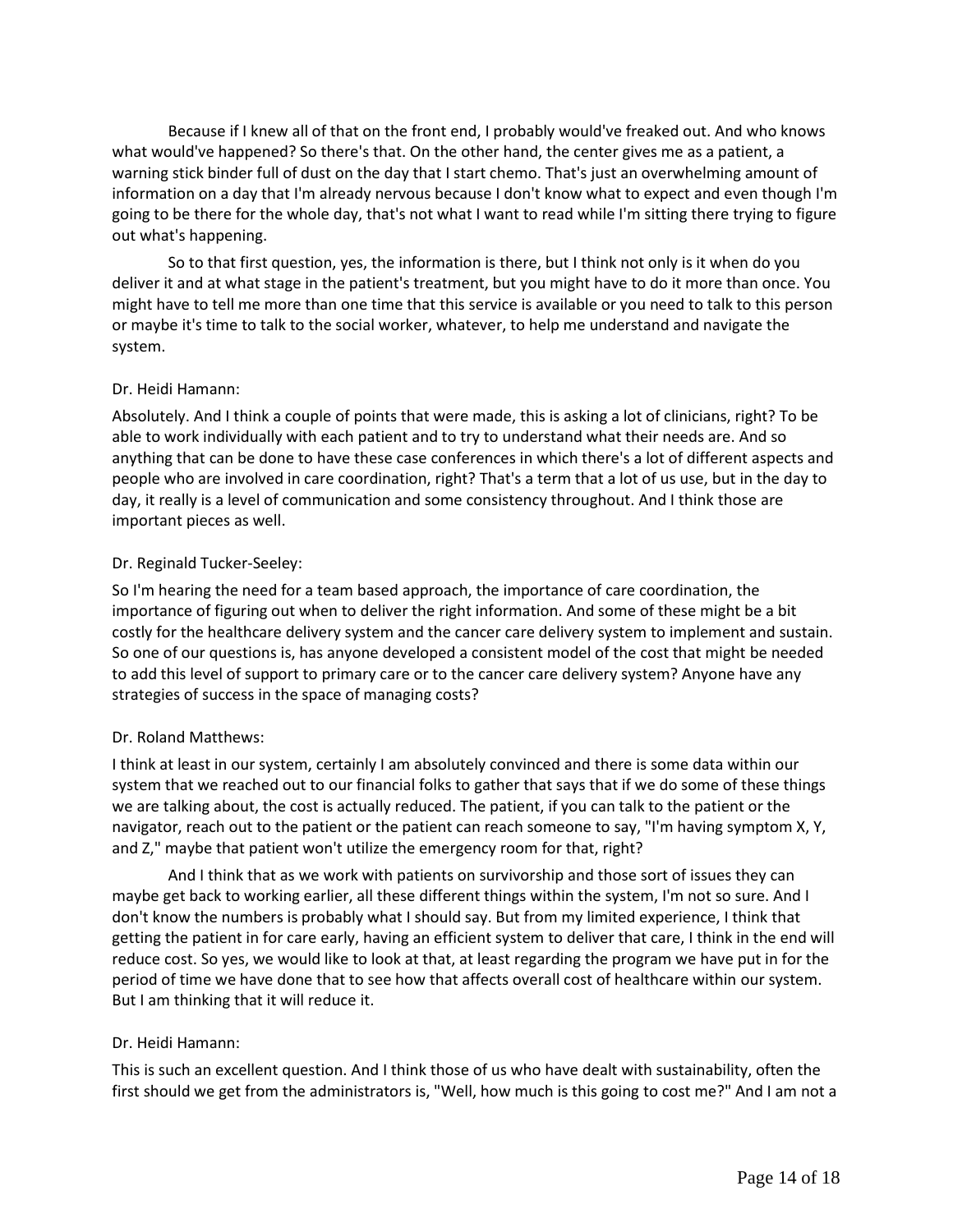health economist, I'd like to learn a lot more. But I do know that there are some really good aspects out there, at least in terms of the particular domains, like what is the cost effectiveness of adding psychosocial oncology to the team in the long term?

The round table, the navigation round table has done some really good cost effectiveness data. So while I haven't seen pieces that integrate a lot of the different aspects together, my sense is that there are some really good resources out there to show just what Dr. Matthews was discussing, and to also broaden our idea of what it means to be cost effective, right?

Because we focus on quality of life and enhanced quality of life is cost effective, but we have to make sure we're showing that it is. So sorry, lots of different pieces there, but this is a question that I'm really interested in as well.

#### Dr. Reginald Tucker-Seeley:

Well, I think too it's definitely going to present many challenges for the healthcare delivery and cancer care delivery system, that is how do we perhaps save money in one part of the system? So if we reduce cost in one area, that's going to reduce revenue in another area. So if we sort of reduce utilization, then perhaps, the example that Dr. Matthews mentioned, then our emergency departments may not necessarily be receiving those resources.

So how do we have a conversation around how do we reduce costs, but then how do we so respond to those fewer financial resources in those areas that were relying on the brokenness of the healthcare delivery system as folks are navigating it? So then again, to encourage questions in the chat from our audience, we're happy to incorporate those. But until I see another question, I'm going to move to our questions. So next is what should providers, researchers, and sort of intervention designers in this space that are trying to center patients, what should they understand about changing or updating interventions to better suit patient needs?

#### Dr. Roland Matthews:

I can take a quick stab at that. I think that one thing I've figured out is that in terms of researchers, for example, I'll use that, the patients I take care of, at least in our system, there's this idea that they are not interested in participating in research, and that's not true. So patients are interested, at least cancer patients for sure, in clinical trials, whether they're economically disadvantaged or not, they are.

And I think just as much as patients who are not, the same thing in terms of education level, the same thing in terms of ethnicity. They're all interested in participating in research for instance. So we have to make sure that we deliver those opportunities to all our patients, no matter where they live or where they get care. We have to make sure the research is outside of the great university centers and ends up in some of the areas within our country that actually most cancer patients get care.

And we need to make sure we start doing that at least certainly on the research side and quite frankly, also in terms of the clinical care. So we need to figure out how we can get folks to collaborate more. The universities with the rural centers, for instance, with the community organizations. I don't know how we do that, but I think with good collaboration, we will make the system better. And that's what I know our system is trying to do. And I think if everyone does that across the country, I think our system will be better for cancer care.

# Dr. Reginald Tucker-Seeley:

Any of our other two panelists want to address, how do we, or what should providers, researchers, interventionists understand about how best to update interventions to suit patient needs?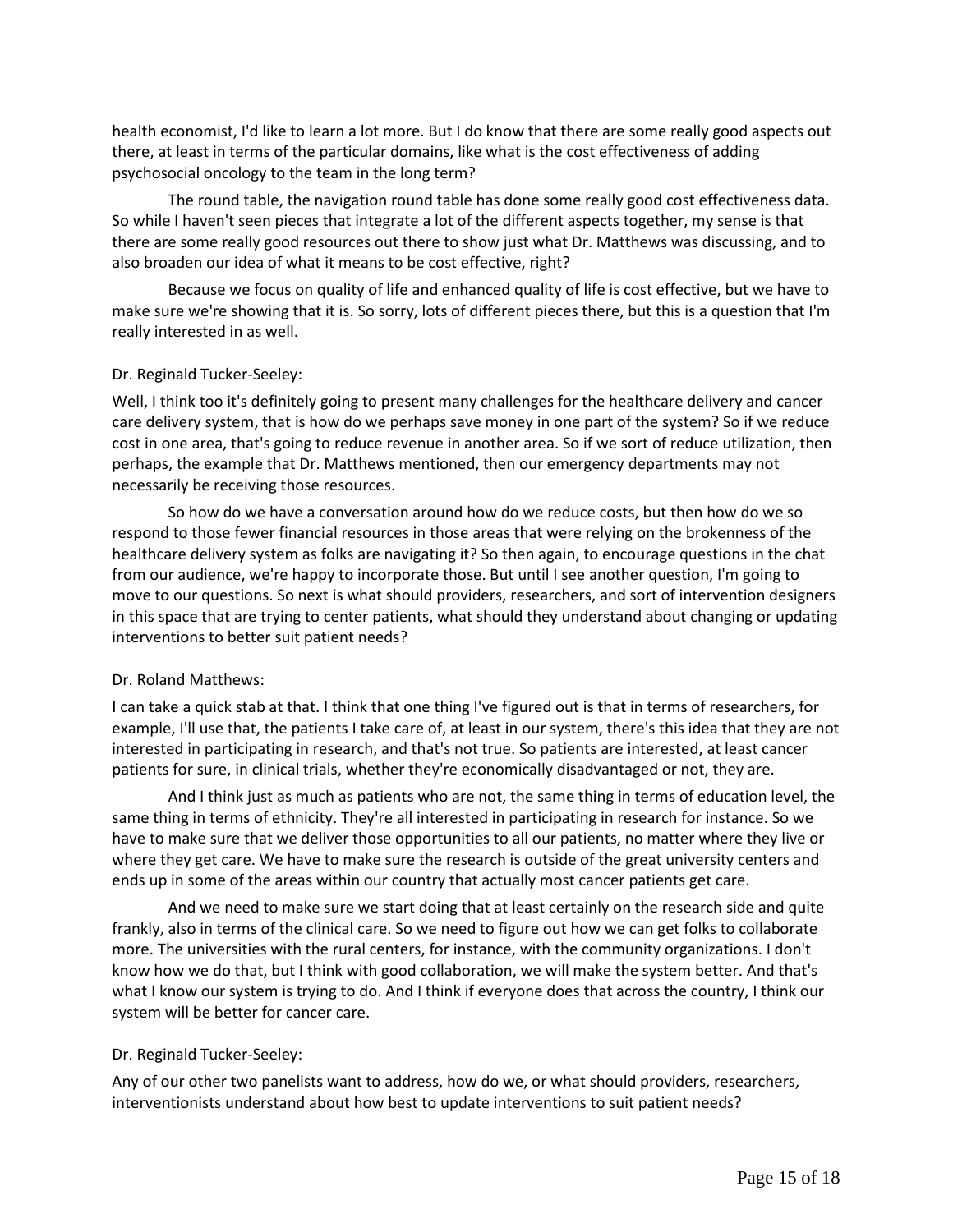# Michael Holtz:

I think for me, it's simple. Talk to the patients, get their feedback, get their opinions on how they felt either from the past perspective or a current perspective, how their care went, how it's going so that you can adjust if necessary.

# Dr. Reginald Tucker-Seeley:

So I think a consistent theme is just making sure that patients are at the table. What's that famous Washington DC saying? If you aren't at the table, then you're on the menu. So making sure that you are sort of at the table where decisions about you are being made and how that is important to centering patients and the care process.

# Dr. Heidi Hamann:

Can I extend that metaphor a little bit from this side of our instead of our research world, which is, I think for us, we have a responsibility to make sure that that table's accessible, right? That we're not creating this closed environment and saying, "Oh, you must come to us in this particular way," but that that table fully accessible to those and whether that's helping information or just making sure that we're asking people questions at a time that's convenient to them. I think to me, that's an important extension of that.

# Dr. Roland Matthews:

I couldn't with you more. And we must be open to also changing our process to accommodate the community and the patient, right? I mean, sometimes some of us are very rigid about what we need to do and how we need to do it. And if you're going to ask the patient what he or she thinks, you must be willing to accept the responses and take them into account as you design what you're designing for them.

# Dr. Reginald Tucker-Seeley:

Yes. And we're seeing this, we're also in this country having the discussion around health disparities but we're also having a discussion around the importance of diversity, equity and inclusion in our workspaces. And so as we're talking about this table where patients must be included, having a diverse membership around the table is one step, but making sure that patients are included and they feel that they belong at the table so that they can actually contribute to the conversation and that they're heard in the conversation as things are being implemented that directly impact them.

So we have another question from the audience and that is how do we continue recalibrating, redefining or deconstructing how we've always defined patients so that we're ensuring there's equity and representation across all the services and needs? So for example, that the things that we are providing are things that all patients can use. So for example, textured hair prosthesis for patients of color.

# Dr. Roland Matthews:

Well, I think that question almost answers itself. I mean, we have to recognize that each patient is an individual and their needs, we need to find out what they are and provide for them, right? Whether it's textured hair or the kind of chemotherapy that they're going to make a choice about based on side effects and what concerns them, whether they want to do surgery versus radiation.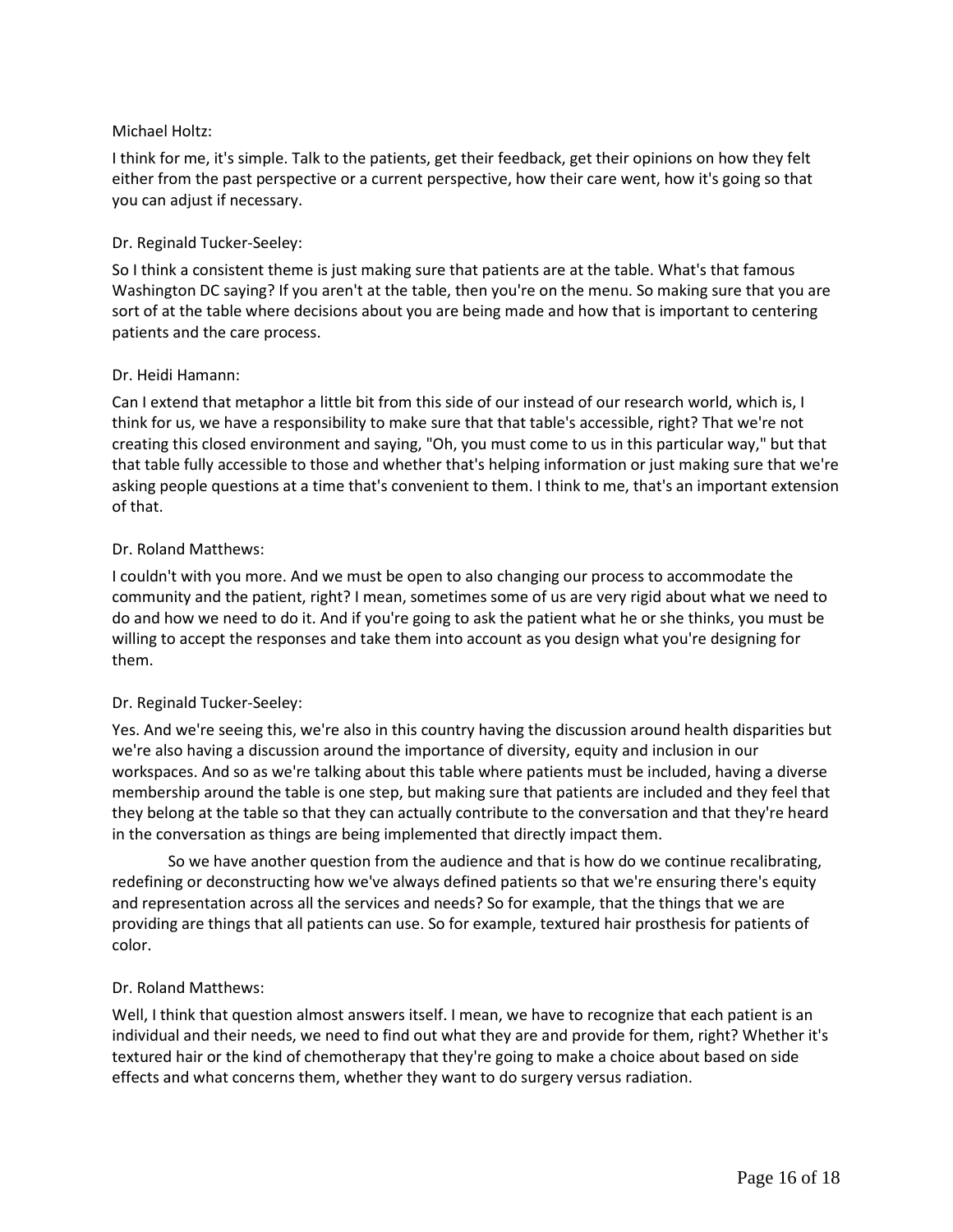All these things are individual decisions that when you sit with the patient and his or her caregiver, family members and others that you make individual decision about each patient. Of course, those will be based on best practices and so forth. So I'm not saying that at least on the clinical care that you're going to go way off base, but there are a lot of decisions that get made that are based on the needs of the patient and their opinions can be taken into account. But the system must make sure that the patient's voice is being heard.

#### Michael Holtz:

Anything from our other two panelists on that comment or on that question?

#### Dr. Heidi Hamann:

One of the aspects that I'd be interested in thinking about discussing is we often think about the patient as an individual, but especially when we think about cultural aspects of inclusion and the importance of family and how we consider family and caregivers in the way that we address care. And that I think is an important piece.

I know in the work that we've done, I've learned a lot from our different patients, our navigators and some of our other team members about cultural representations of family in the face of an illness and how important the family is in that process. So I think for me, that's another redefinition of patient, not just as an individual, but as the group that's around that individual providing support.

#### Dr. Reginald Tucker-Seeley:

And so we have only, we have about five more minutes left and so I think I'll end with our last question here, which is for cancer patients, the journey does not end with final treatments. They still have significant follow up in monitoring care, with interprofessional care teams. How can the principles of patient centeredness and tools be translated and used in the long term to continuously support patients and their families?

# Dr. Roland Matthews:

I think that's the whole idea of survivorship, at least the way we are implementing it. In fact, the patients will make sure that they have a primary care provider and to at least help them with all the issues that are not cancer that are medical, which we oftentimes don't think about. And I can tell you as a gynecologist that is very, very important to the patient.

And we see that quite often and we make sure that that happens and so we need to continue to do that. And at least in our center, we continue to follow the patients in the center so they have access to the things that I spoke about earlier in terms of all the other team members while they're in their survivorship portion of their care. So I think that's very, very important actually because the patient spends more time there than in active treatment. So I think it's very important that we have a robust survivorship program after cancer treatment.

# Michael Holtz:

I loved what Dr. Matthews said about primary care physicians because there needs to be, and there was in my case, there needs to be a strong handoff. The day that my surgeon freed me from his care after five years was both the best day and the worst day of treatment because he was kind of a linchpin in my follow up care. Even though I have a great radiation oncologist and I'm on my third oncologist at this point, but I still do my annual checks.